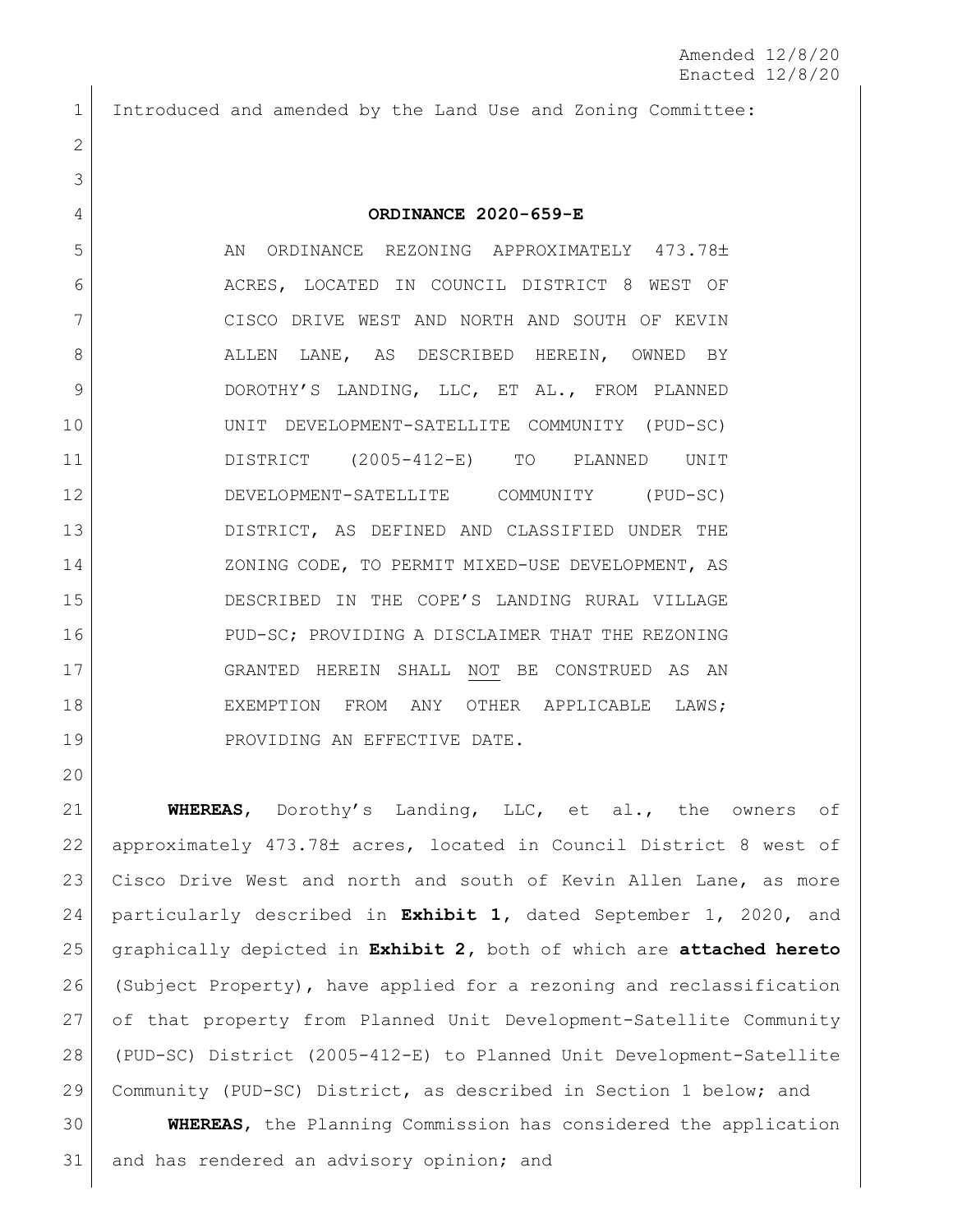Amended 12/8/20 Enacted 12/8/20

 **WHEREAS**, the Land Use and Zoning Committee, after due notice and 2 public hearing, has made its recommendation to the Council; and

 **WHEREAS**, the Council finds that such rezoning is: (1) consistent with the *2030 Comprehensive Plan*; (2) furthers the goals, objectives and policies of the *2030 Comprehensive Plan*; and (3) is not in conflict with any portion of the City's land use regulations; and

 **WHEREAS**, the Council finds the proposed rezoning does not adversely affect the orderly development of the City as embodied in 9 | the Zoning Code; will not adversely affect the health and safety of residents in the area; will not be detrimental to the natural environment or to the use or development of the adjacent properties in the general neighborhood; and will accomplish the objectives and meet the standards of Section 656.340 (Planned Unit Development) of 14 the Zoning Code; now, therefore

**BE IT ORDAINED** by the Council of the City of Jacksonville:

 **Section 1. Property Rezoned.** The Subject Property is hereby rezoned and reclassified from Planned Unit Development- Satellite Community (PUD-SC) District (2005-412-E) to Planned Unit Development-Satellite Community (PUD-SC) District. This new PUD district shall generally permit mixed-use development, and is described, shown and subject to the following documents, **attached hereto**:

**Exhibit 1** – Legal Description dated September 1, 2020.

**Exhibit 2** – Subject Property per P&DD.

 **Revised Exhibit 3** – Revised Written Description dated November 18, 2020.

**Revised Exhibit 4** – Revised Site Plan dated November 16, 2020.

**Exhibit 5 –** Illustrative Site Plan dated November 13, 2020.

 **Section 2. Owner and Description.** The Subject Property is owned by Dorothy's Landing, LLC, et al., and is legally described in **Exhibit 1, attached hereto**. The agent is T.R. Hainline, Esq.,

 $- 2 -$